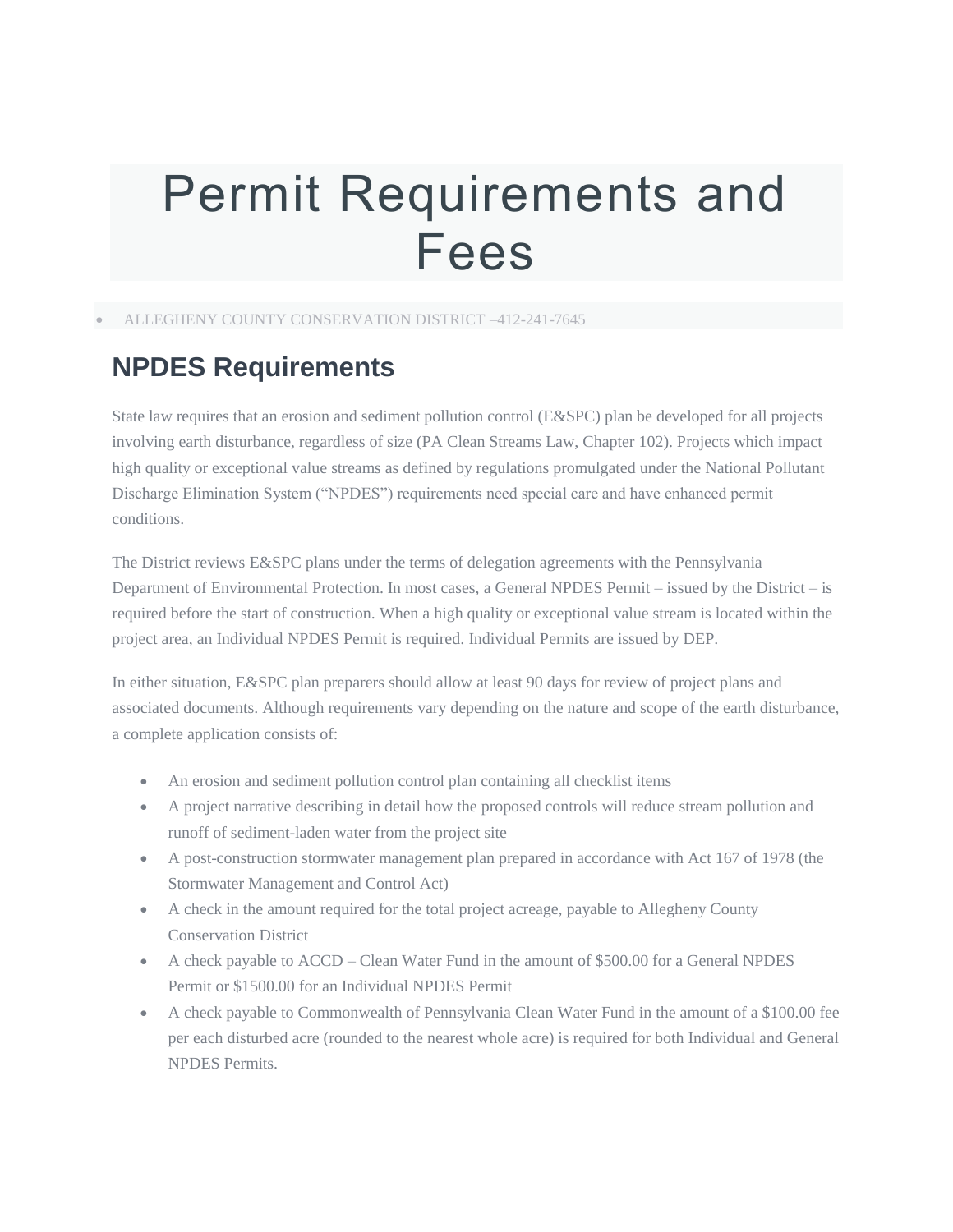Please submit applications and plans collated and folded! Submitting the application in binders will result in a processing delay and possible rejection of application.

| <b>Total Project</b><br><b>Acreage</b> | <b>Regular Fees</b>                          | <b>Expedited Fees (regular fee +)</b>         |
|----------------------------------------|----------------------------------------------|-----------------------------------------------|
| $00.0 - 02.0$                          | \$700.00                                     | \$1,400.00                                    |
| $02.1 - 04.0$                          | \$1,300.00                                   | \$2,600.00                                    |
| $04.1 - 10.0$                          | \$2,400.00                                   | \$4,800.00                                    |
| $10.1 - 25.0$                          | \$4,300.00                                   | \$8,600.00                                    |
| $25.1 - 40.0$                          | \$5,400.00                                   | \$10,800.00                                   |
| $40.1 - 55.0$                          | \$6,800.00                                   | \$13,600.00                                   |
| $55.1 - 70.0$                          | \$7,400.00                                   | \$14,800.00                                   |
| 70.1 & Over                            | $$7,400.00 (+ $100.00 per acre over$<br>70.0 | \$14,800.00 (+ \$200.00 per acre over<br>70.0 |

## **NPDES Fees**

#### **Clean Water Fund Payments**

Each NPDES plan review application **must** include the following Clean Water Fund payments:

- ACCD Clean Water Fund
	- \$500.00 per General NPDES Permit
	- \$1500.00 per Individual NPDES Permit
- Commonwealth of Pennsylvania Clean Water Fund